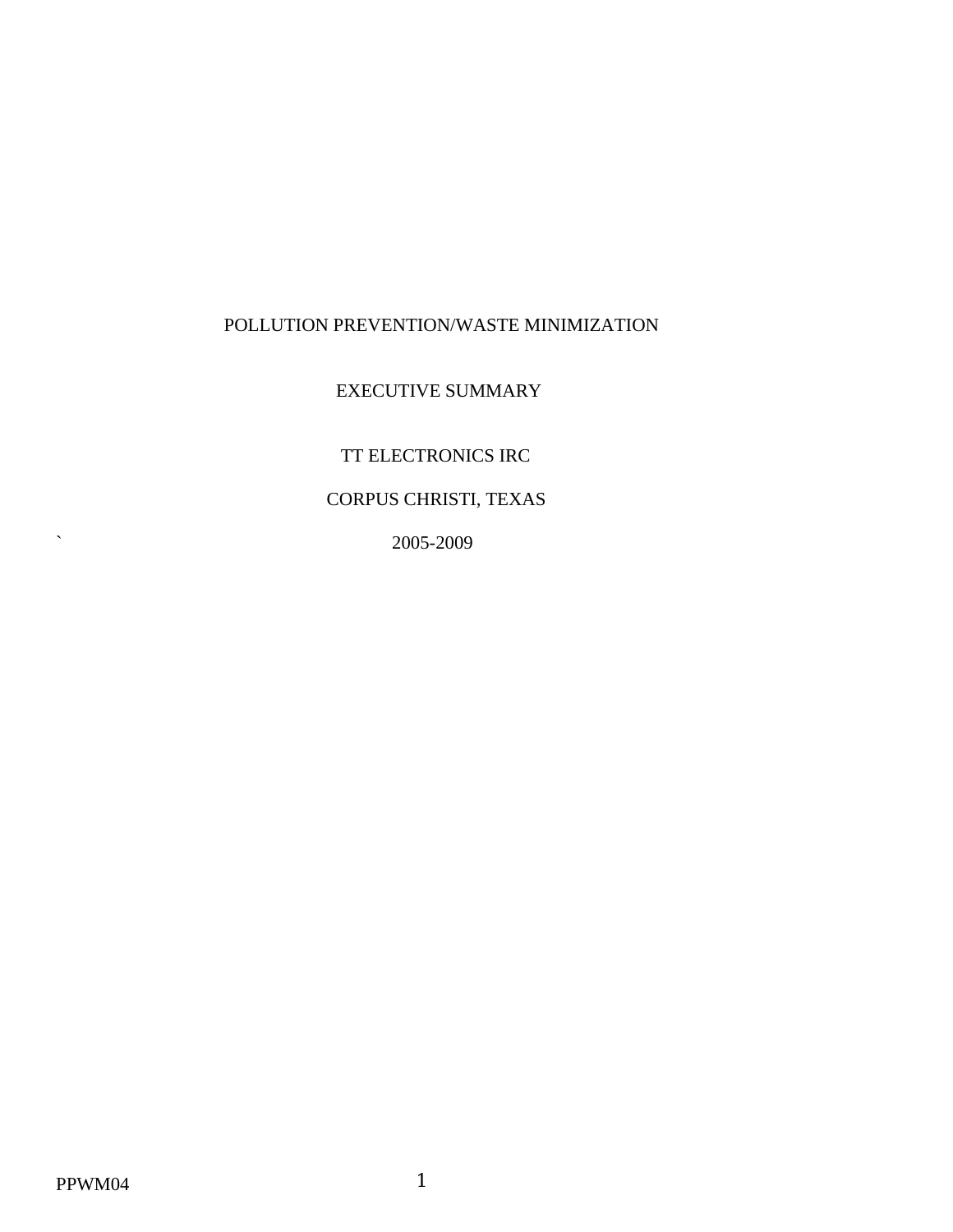# EXECUTIVE SUMMARY CONTENTS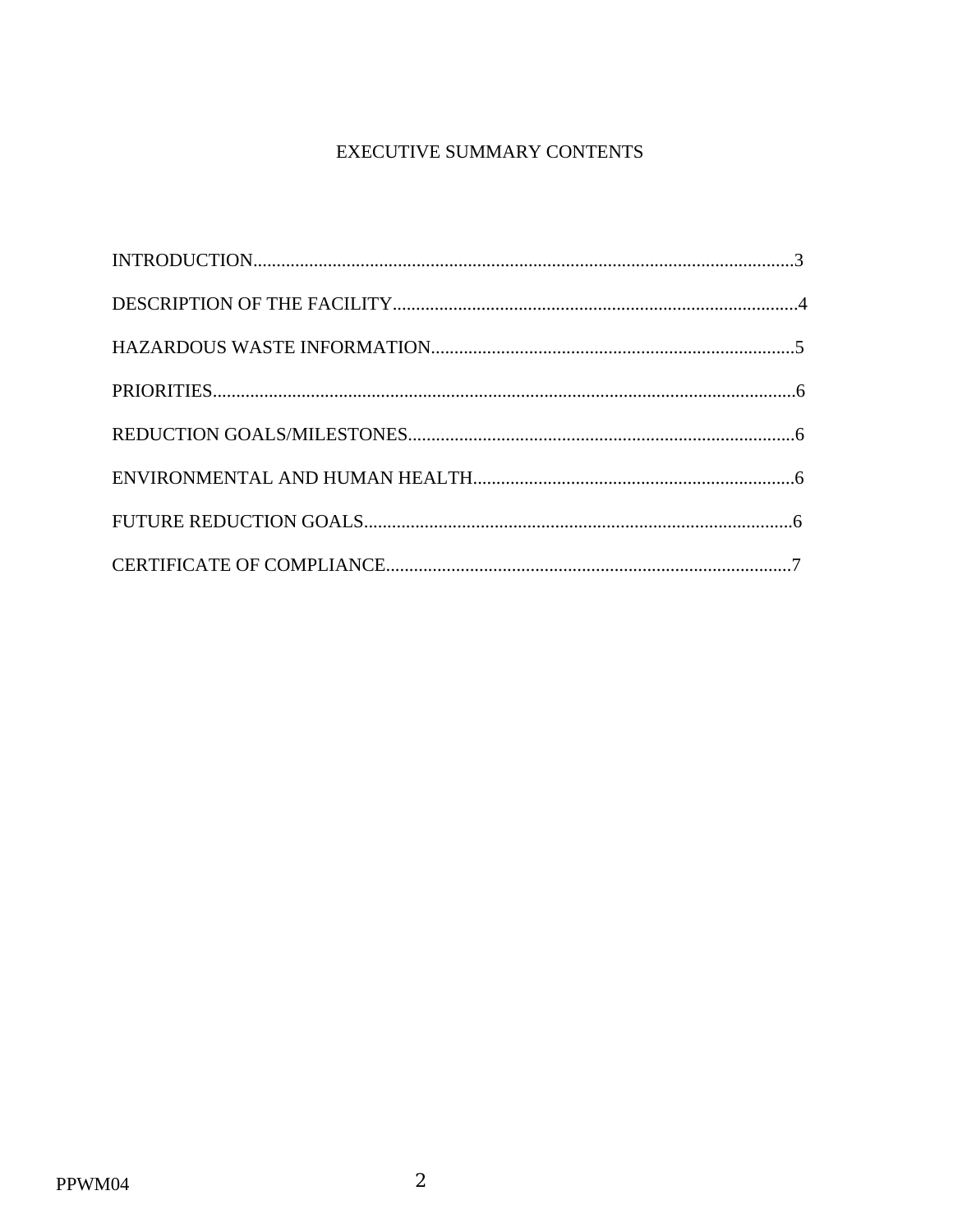#### INTRODUCTION

 The Pollution Prevention/Hazardous Waste Minimization Plan at TT Electronics IRC, was developed to comply with current regulatory requirements, help protect our environment, and reduce costs associated with waste generation disposal. IRC, Corpus Christi, has always been concerned with waste minimization as seen in past efforts. Although the absolute amount of hazardous waste generated is increasing in our plant, we are producing significantly more product with a relatively smaller amount of waste generation.

 This plan was prepared to fulfill the requirements of Senate Bill 1099 of the 72nd Texas Legislature, The Solid Waste Disposal Act, and 31 TAC Section 335.471-335.480.

 In addition to legislative requirements, reducing hazardous waste generation will not only result in a safer workplace and cleaner environment, but economic benefits will also be realized.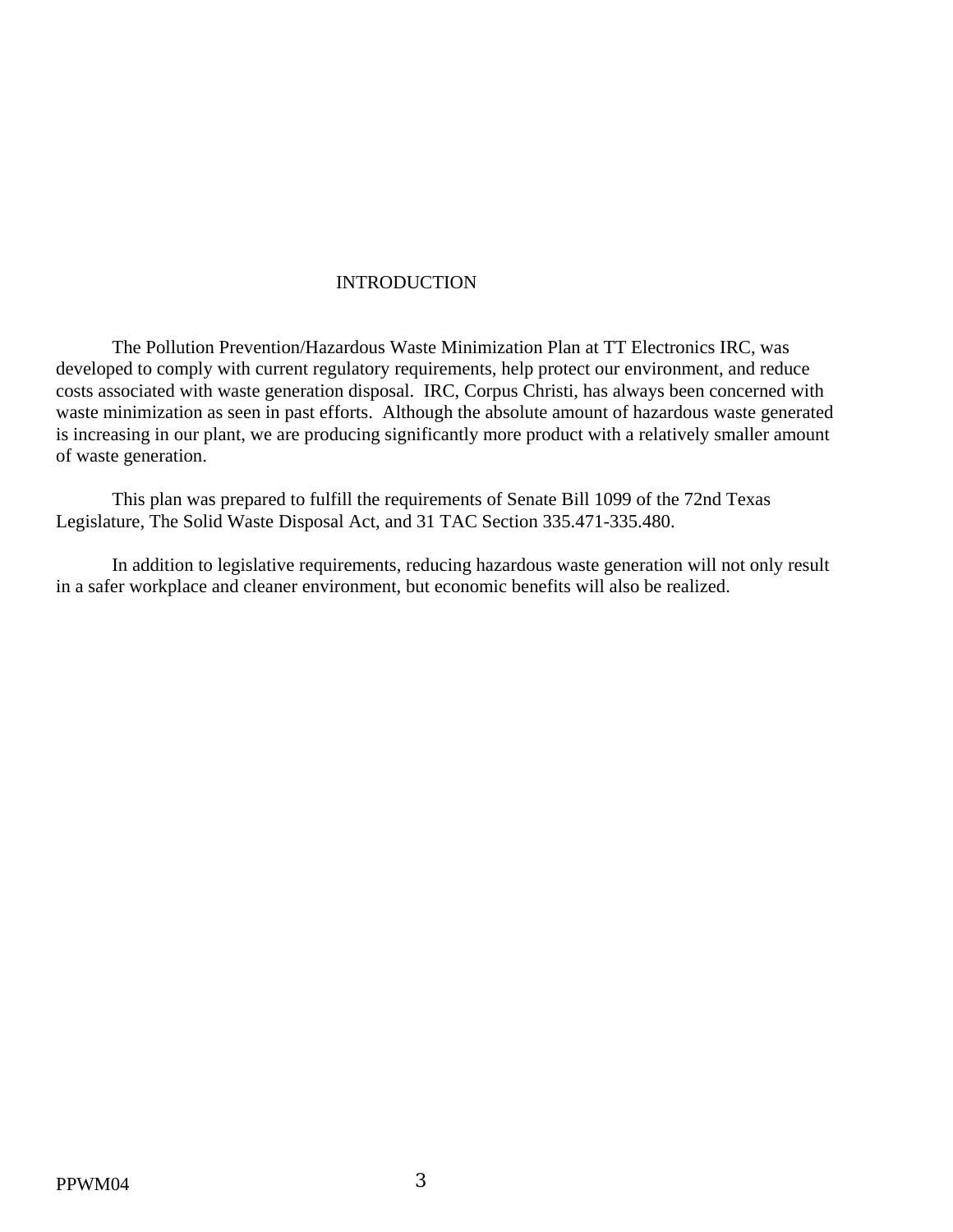### DESCRIPTION OF THE FACILITY

 TT Electronics IRC (International Resistive Company) 4222 South Staples Street Corpus Christi, Texas 78411-2702

 EPA ID# TXD089602684 TCEC Registration #34546 TRI #78411NTRNT4222S Air Permit #29673 SIC CODE #3675

 Contact: Janice Johnson, Safety Officer 361-985-3129

 TT Electronics IRC is a member of TT Electronics, a multinational company based in the United Kingdom.

 The IRC Advanced Film Division, Corpus Christi, manufactures resistive devices utilizing unique proprietary resistor film systems. These resistors take the form of surface mount and throughhole discrete resistors, resistor network products, temperature sensing resistors, and high power substrates.

 The products are sold primarily in the automotive, test and process control, instrumentation, military, and computer markets.

 IRC occupies a 100,000 square foot plant in Corpus Christi that has been designed to support their special processes. The facility includes both Class 100 and Class 1000 clean rooms; thin film sputtering; thick film print/fire equipment, and plating lines.

 The plant presently employs approximately 300 people. The plant continues to grow as a result of new product lines as well as present product line growth objectives.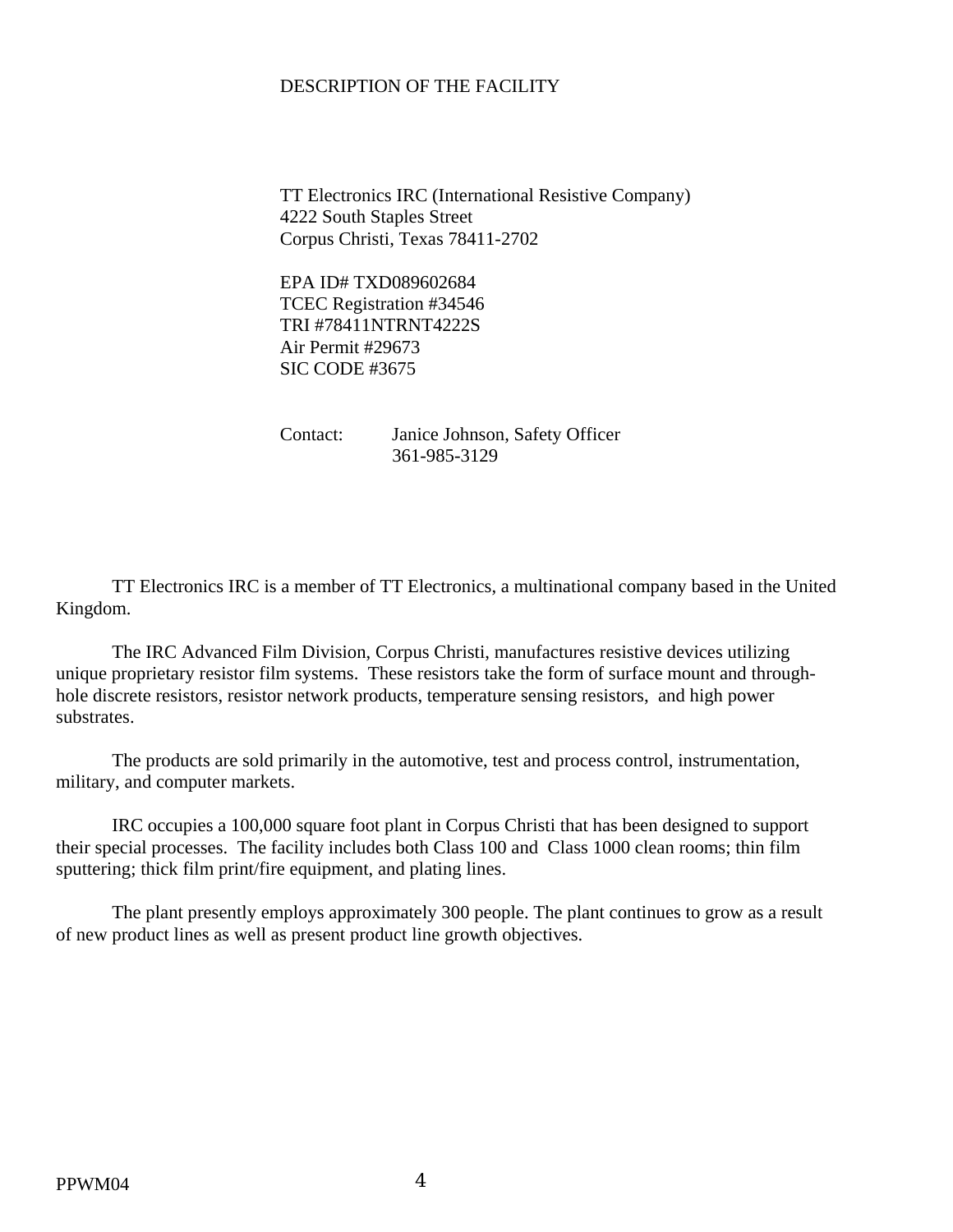## HAZARDOUS WASTE INFORMATION

| <b>WASTE STREAM   DESCRIPTION</b> |                                | POINT OF             | <b>POUNDS 2004</b> |
|-----------------------------------|--------------------------------|----------------------|--------------------|
|                                   |                                | <b>GENERATION</b>    | (APPROXIMATE)      |
|                                   |                                |                      |                    |
| 0005                              | <b>ETCHING SOLUTION</b>        | 100 CLEAN ROOM       | 2400               |
| 0007                              | SPENT Cu PLATING SOLUTION      | <b>PLATING AREAS</b> | 5000               |
| 0007                              | SPENT Ni PLATING SOLUTION      | PLATING AREAS        | 5000               |
| 0008MT                            | PLAT SOLTN, HEAVY METAL        | 100 CLEAN ROOM       | 546                |
| 0009MT                            | <b>KCN SOLID(PLATING BATH)</b> | 100 CLEAN ROOM       | 159                |
| 0021                              | <b>WASTE SOLVENT WIPES</b>     | <b>PLANT WIDE</b>    | 4000               |
| 0024                              | PAINT RELATED WASTE            | <b>PLANT WIDE</b>    | 4000               |
| 0029                              | Sn/Pb PLATING SOLUTION         | <b>PLATING AREAS</b> | 12000              |
| 0033MT                            | SPENT KCN STRIP SOLUTION       | 100 CLEAN ROOM       | 382                |
| 0034                              | FILTERS/WIPES(Cu &Ni)          | <b>PLATING AREAS</b> | 300                |
| 0037                              | RAGS/FILT CONTAINING Pb        | PLANT WIDE           | 2000               |
| 0038                              | <b>LAB PACKS</b>               | <b>PLANT WIDE</b>    | 800                |
| 0043                              | <b>MICROPURE CDF</b>           | THICK FILM GET       | 400                |
| 0050                              | PHOTORESIST STRIPPER           | 100 CLEAN ROOM       | 1600               |
| 0051                              | FLUORESCENT LIGHT BULBS        | <b>PLANT WIDE</b>    | 1000               |
| 0053                              | PLATING FILTER BED             | THICK FILM GET       | 6000               |
| 0056                              | <b>NON-HAZARDOUS LAB PACKS</b> | <b>PLANT WIDE</b>    | 800                |
|                                   |                                |                      |                    |
|                                   | TRI REPORTING CHEMICALS        |                      |                    |
|                                   | <b>LEAD</b>                    | <b>PLANT WIDE</b>    |                    |
|                                   |                                |                      |                    |
|                                   |                                |                      |                    |
|                                   |                                |                      |                    |
|                                   |                                |                      |                    |
|                                   |                                |                      |                    |
|                                   |                                |                      |                    |
|                                   |                                |                      |                    |
|                                   |                                |                      |                    |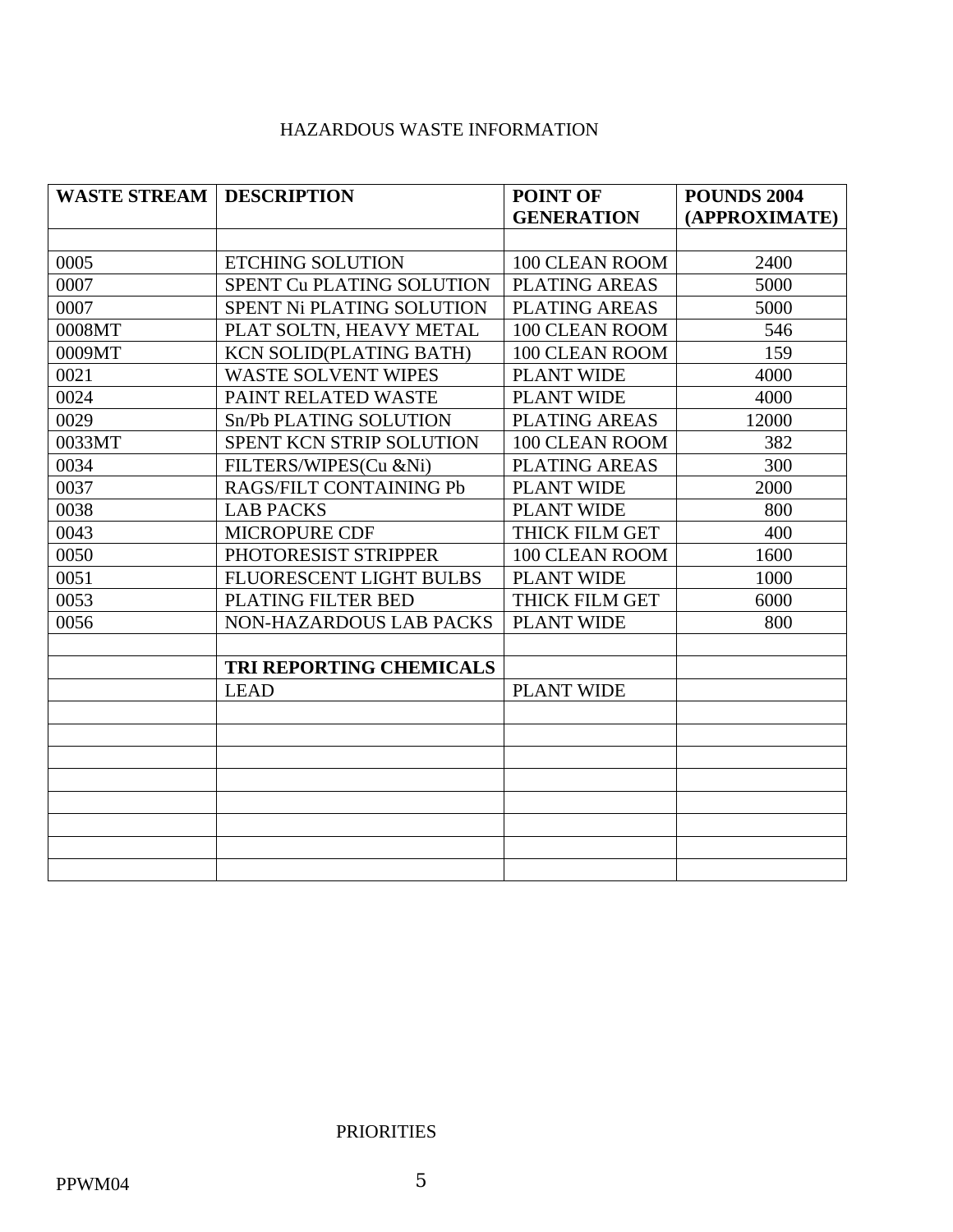Our largest waste stream is our photo resist stripper waste stream. We are replacing this material with NaOH (Sodium Hydroxide), which can be neutralized. This waste stream was initially changed from the flammable acetone to the corrosive stripper. We will now actually be;

- 1. Causing less hazardous material to enter the plant.
- 2. Decreasing cost of the material needed.
- 3. Generating less hazardous waste as sodium hydroxide can be neutralized.

 Our other concern is in decreasing the lead content of product in both the Tan Film and Thick Fil areas. The decreasing of lead will:

- 1. Cause less hazardous materials to enter the plant.
- 2. Possible cost decrease.
- 3. Generation of less hazardous waste cost savings.

#### REDUCTION GOALS

Ongoing plant wide:

 Auto Sensors reusing reels. Thick Film reusing boxes. Plant wide cardboard recycling. Continued Facilities energy reduction program.

| 2005 | Thick Film implement 70% Lead free process for 70% of customers |
|------|-----------------------------------------------------------------|
|      | Tan Film Reduce NMP usage to about 50% of current levels        |
|      | Tan Film implement 5% lead free of all devices built            |
| 2006 | Tan Film implement 15% lead free of all devices built           |
| 2007 | Tan Film implement 20% lead free of all devices built           |
|      | Additional reduction of NMP of 10%                              |
| 2008 | Tan Film implement 40% lead free of all devices built           |
| 2009 | Tan Film implement 60% lead free of all devices built           |
| 2010 | Tan Film implement 80% lead free of all devices built           |

#### ENVIRONMENTAL AND HEALTH CONSIDERATIONS

 The projects we propose will reduce hazardous waste generation and/or the severity of hazards present at our facility. This results in a decrease of materials entering the atmosphere through normal usage, evaporation, transportation, and disposal of materials. The decrease can only have a positive impact on environmental as well as health issues.

#### FUTURE REDUCTION GOALS

 We will continue to periodically review all of our waste streams for potential reductions. We continue to add new products, and although our absolute amount of hazardous waste is growing,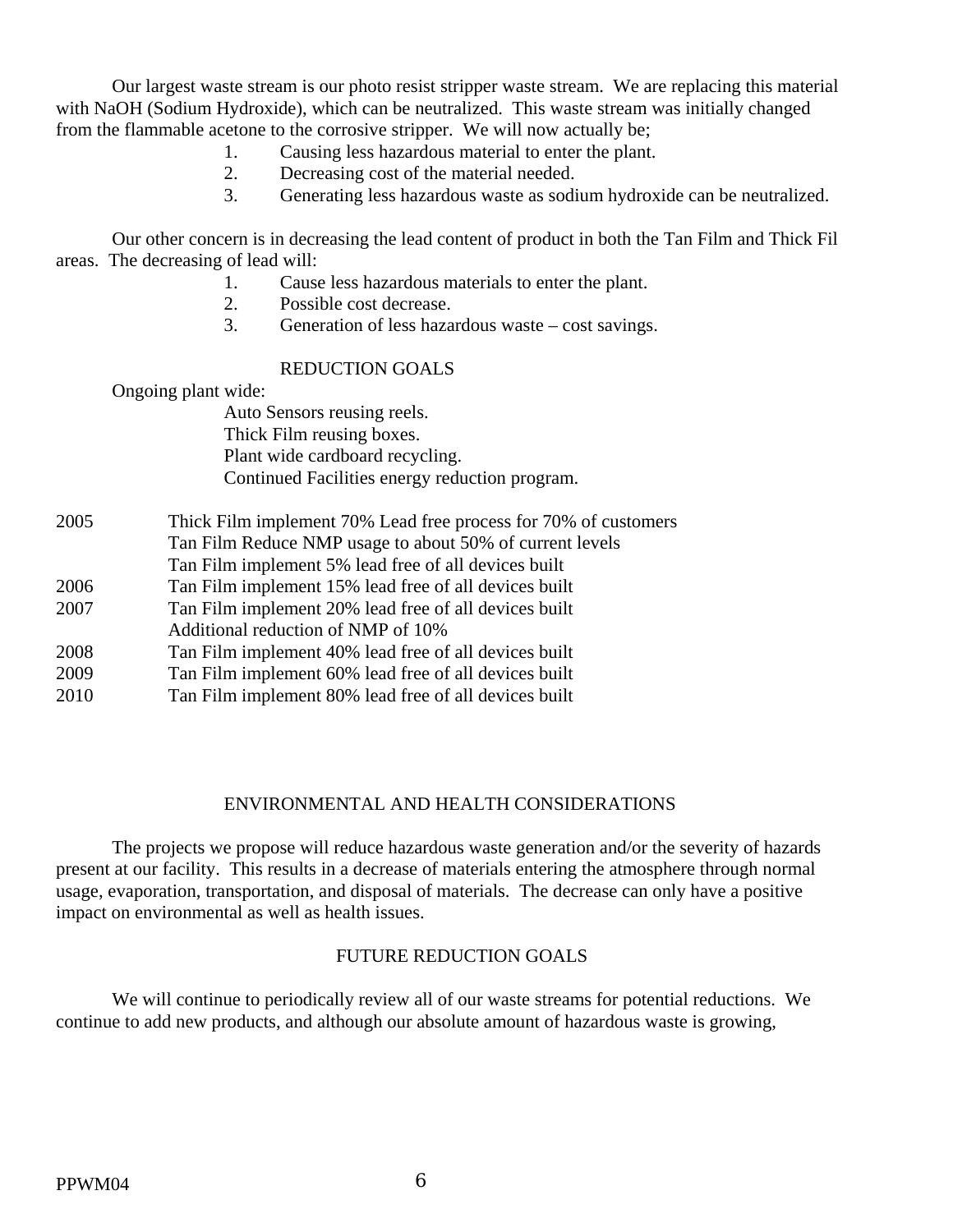# CERTIFICATE OF COMPLIANCE